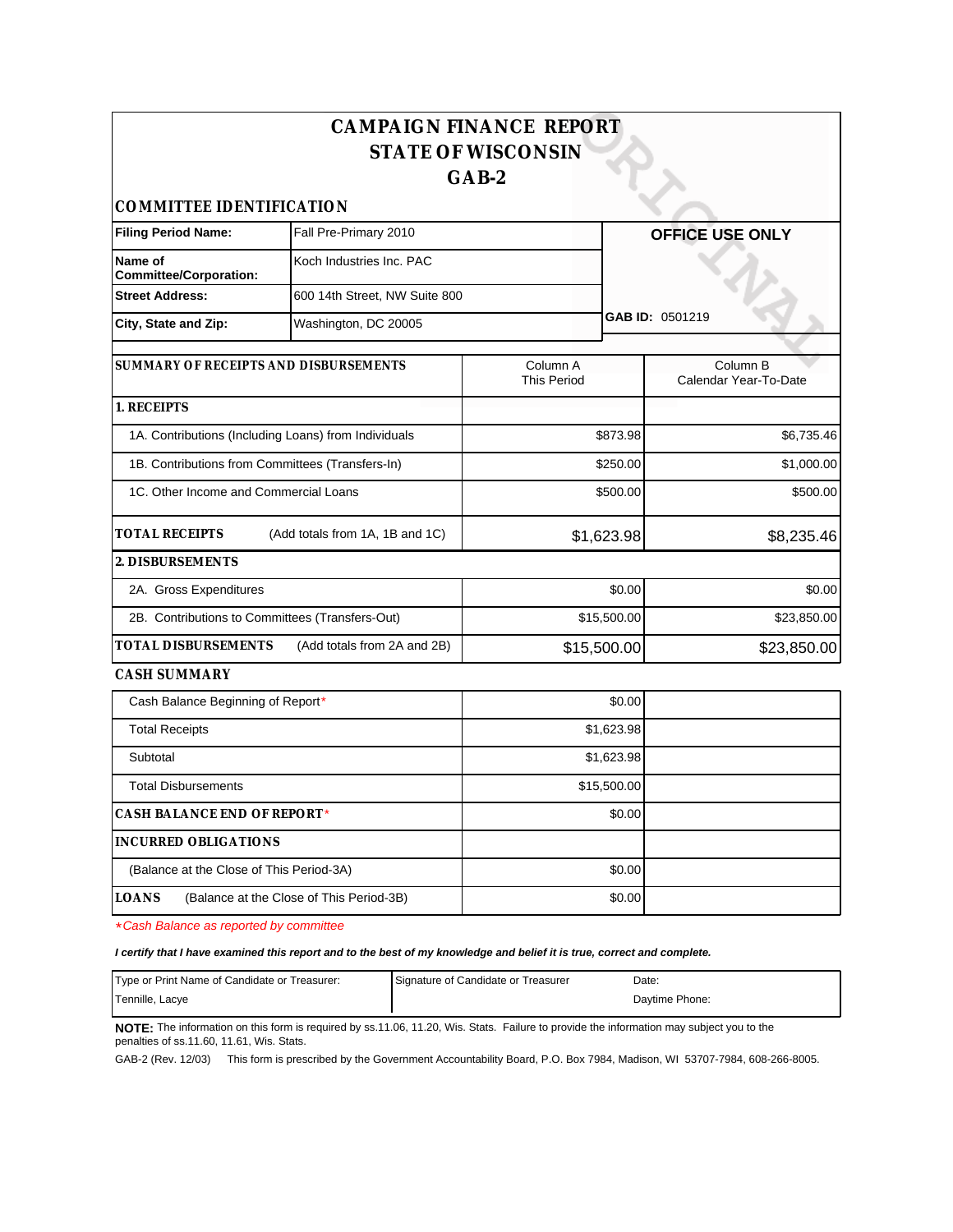## **SCHEDULE 1-A RECEIPTS Contributions From Individuals**

| <b>Date</b>     | <b>Full Name</b>            | <b>Address</b>                                        | <b>Occupation</b>                                       | <b>Employer</b><br><b>Name</b>         | <b>Employer</b><br><b>Address</b>                         | <b>Amount</b> | <b>YTD</b> |
|-----------------|-----------------------------|-------------------------------------------------------|---------------------------------------------------------|----------------------------------------|-----------------------------------------------------------|---------------|------------|
| <b>Monetary</b> |                             |                                                       |                                                         |                                        |                                                           |               |            |
| 07/15/2010      | Cummings, Mark              | 630 E Carrington<br>Ln, Appleton, WI<br>54913         | MANAGER, BULK<br><b>SALES AND DEV</b>                   | C. Reiss Coal<br>Company               | 111 W Mason<br>St. # ZIP-54303.<br>Green Bay, WI<br>54303 | \$10.00       | \$150.00   |
| 07/30/2010      | Cummings, Mark              | 630 East<br>Carrington Lane,<br>Appleton, WI<br>54913 | MANAGER, BULK<br><b>SALES AND DEV</b>                   | C. Reiss Coal<br>Company               | 111 W Mason<br>St, # ZIP-54303,<br>Green Bay, WI<br>54303 | \$10.00       | \$150.00   |
| 08/13/2010      | Cummings, Mark              | 630 E Carrington<br>Ln, Appleton, WI<br>54913         | MANAGER, BULK<br>SALES AND DEV                          | C. Reiss Coal<br>Company               | 111 W Mason<br>St. # ZIP-54303.<br>Green Bay, WI<br>54303 | \$10.00       | \$150.00   |
| 07/15/2010      | Demskie, Michael            | W12453 770th<br>Ave, River Falls,<br>WI 54022         | <b>FIXED</b><br><b>EQUIPMENT</b><br><b>ENGINEER</b>     | <b>Flint Hills</b><br>Resources,<br>LP | <b>13775 Clark</b><br>Road,<br>Rosemount, MN<br>55068     | \$10.00       | \$150.00   |
| 07/30/2010      | Demskie, Michael            | W12453 770th<br>Avenue, River<br>Falls, WI 54022      | <b>FIXED</b><br><b>EQUIPMENT</b><br><b>ENGINEER</b>     | <b>Flint Hills</b><br>Resources,<br>LP | 13775 Clark<br>Road.<br>Rosemount, MN<br>55068            | \$10.00       | \$150.00   |
| 08/13/2010      | Demskie, Michael            | W12453 770th<br>Ave, River Falls,<br>WI 54022         | <b>FIXED</b><br><b>EQUIPMENT</b><br><b>ENGINEER</b>     | <b>Flint Hills</b><br>Resources,<br>LP | 13775 Clark<br>Road.<br>Rosemount, MN<br>55068            | \$10.00       | \$150.00   |
|                 | 07/09/2010 Harbath, Randall | 3101 Westview<br>Road, Green Bay,<br>WI 54313         |                                                         |                                        |                                                           | \$5.00        | \$85.00    |
| 07/23/2010      | Harbath, Randall            | 3101 Westview<br>Road, Green Bay,<br>WI 54313         |                                                         |                                        |                                                           | \$5.00        | \$85.00    |
| 08/06/2010      | Harbath, Randall            | 3101 Westview<br>Road, Green Bay,<br>WI 54313         |                                                         |                                        |                                                           | \$5.00        | \$85.00    |
| 08/20/2010      | Harbath, Randall            | 3101 Westview<br>Rd, Suamico, WI<br>54313             |                                                         |                                        |                                                           | \$5.00        | \$85.00    |
| 07/15/2010      | Jordan, David               | 713 Hope St.<br>Prescott, WI<br>54021                 | <b>RELIABILITY</b><br>TECH/EQUIPMEN<br>T ADVISOR        | <b>Flint Hills</b><br>Resources,<br>LР | 13775 Clark<br>Road,<br>Rosemount, MN<br>55068            | \$7.50        | \$112.50   |
| 07/30/2010      | Jordan, David               | 713 Hope Street,<br>Prescott. WI<br>54021             | <b>RELIABILITY</b><br><b>TECH/EQUIPMEN</b><br>T ADVISOR | <b>Flint Hills</b><br>Resources,<br>LP | 13775 Clark<br>Road,<br>Rosemount, MN<br>55068            | \$7.50        | \$112.50   |
| 08/13/2010      | Jordan, David               | 713 Hope St,<br>Prescott, WI<br>54021                 | <b>RELIABILITY</b><br><b>TECH/EQUIPMEN</b><br>T ADVISOR | <b>Flint Hills</b><br>Resources,<br>LP | 13775 Clark<br>Road,<br>Rosemount, MN<br>55068            | \$7.50        | \$112.50   |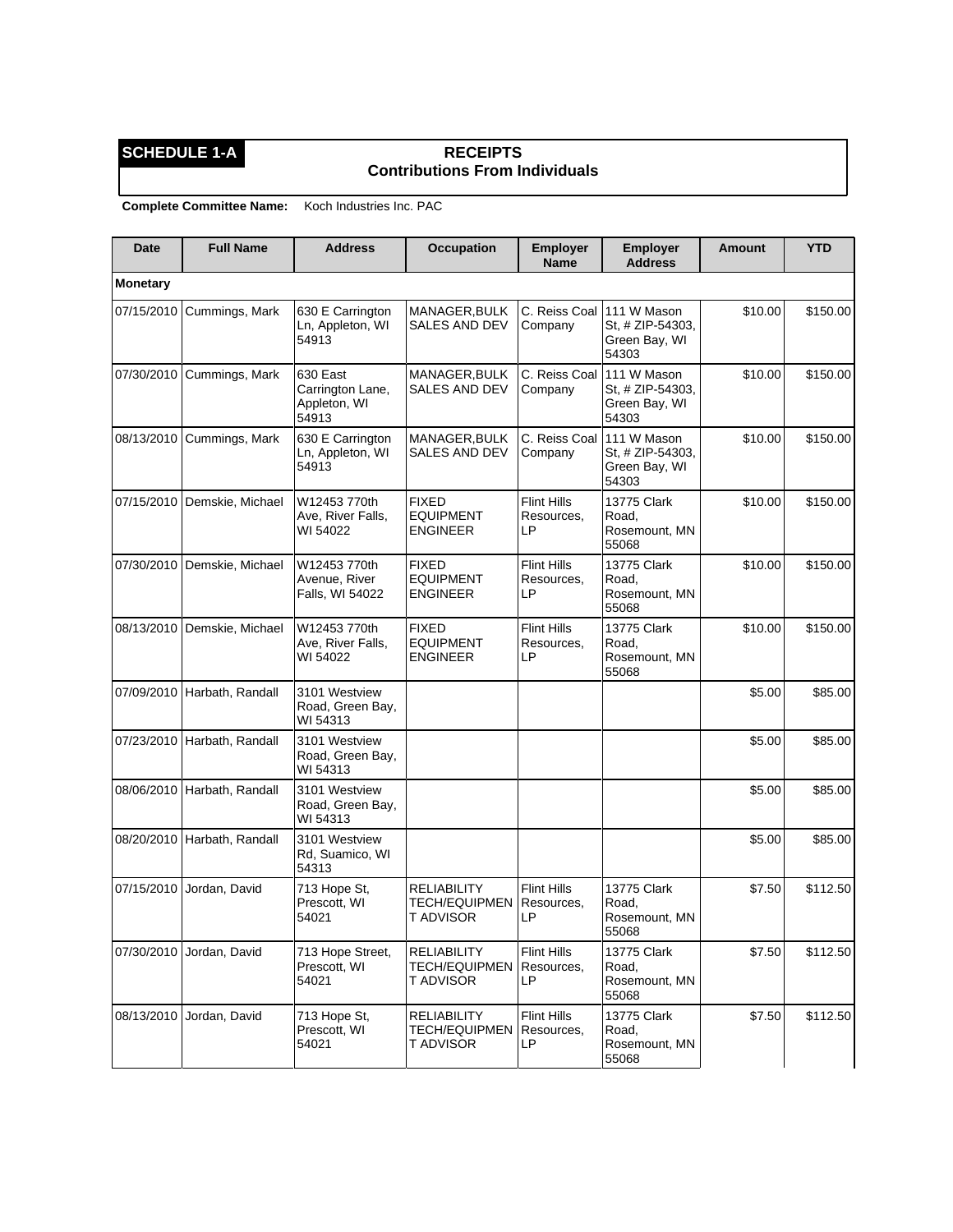| Monetary   |                           |                                                         |                                                   |                                        |                                               |         |          |
|------------|---------------------------|---------------------------------------------------------|---------------------------------------------------|----------------------------------------|-----------------------------------------------|---------|----------|
| 07/09/2010 | Kaminski, Roger           | 4511 Glendale,<br>Green Bay, WI<br>54313                | <b>SENIOR</b><br><b>ENGINEER -</b><br><b>ETMS</b> | $G-P$<br>Consumer<br>Products LP       | 1919 S<br>Broadway,<br>Green Bay, WI<br>54304 | \$25.00 | \$275.00 |
| 07/23/2010 | Kaminski, Roger           | 4511 Glendale,<br>Green Bay, WI<br>54313                | <b>SENIOR</b><br><b>ENGINEER -</b><br><b>ETMS</b> | $G-P$<br>Consumer<br>Products LP       | 1919 S<br>Broadway,<br>Green Bay, WI<br>54304 | \$25.00 | \$275.00 |
| 08/06/2010 | Kaminski, Roger           | 4511 Glendale,<br>Green Bay, WI<br>54313                | <b>SENIOR</b><br><b>ENGINEER -</b><br><b>ETMS</b> | $G-P$<br>Consumer<br>Products LP       | 1919 S<br>Broadway,<br>Green Bay, WI<br>54304 | \$25.00 | \$275.00 |
| 08/20/2010 | Kaminski, Roger           | 4511 Glendale<br>Ave, Green Bay,<br>WI 54313            | <b>SENIOR</b><br><b>ENGINEER -</b><br><b>ETMS</b> | $G-P$<br>Consumer<br>Products LP       | 1919 S<br>Broadway,<br>Green Bay, WI<br>54304 | \$25.00 | \$275.00 |
| 07/15/2010 | Kern, Donald              | 951 Monroe St,<br>Prescott, WI<br>54021                 |                                                   |                                        |                                               | \$4.00  | \$60.00  |
|            | 07/30/2010   Kern, Donald | 951 Monroe St. S.<br>Prescott, WI<br>54021              |                                                   |                                        |                                               | \$4.00  | \$60.00  |
| 08/13/2010 | Kern, Donald              | 951 Monroe St.<br>Prescott, WI<br>54021                 |                                                   |                                        |                                               | \$4.00  | \$60.00  |
| 07/15/2010 | Leigh, Brian              | 4602 W Madero<br>Dr, Mequon, WI<br>53092                | <b>GENERAL</b><br>MANAGER-WI<br><b>MARKETING</b>  | <b>Flint Hills</b><br>Resources,<br>LP | 9343 N 107th<br>St, Milwaukee,<br>WI 53224    | \$20.83 | \$312.45 |
| 07/30/2010 | Leigh, Brian              | 4602 W Madero<br>Drive, Mequon, WI<br>53092             | <b>GENERAL</b><br>MANAGER-WI<br><b>MARKETING</b>  | <b>Flint Hills</b><br>Resources,<br>LP | 9343 N 107th<br>St, Milwaukee,<br>WI 53224    | \$20.83 | \$312.45 |
| 08/13/2010 | Leigh, Brian              | 4602 W Madero<br>Dr, Mequon, WI<br>53092                | <b>GENERAL</b><br>MANAGER-WI<br><b>MARKETING</b>  | <b>Flint Hills</b><br>Resources,<br>LP | 9343 N 107th<br>St, Milwaukee,<br>WI 53224    | \$20.83 | \$312.45 |
| 07/09/2010 | Lundberg, David           | 2047 Autumn<br>Leaves Circle,<br>Green Bay, WI<br>54313 | MANAGER - I.T.                                    | $G-P$<br>Consumer<br>Products LP       | 1919 S<br>Broadway,<br>Green Bay, WI<br>54304 | \$10.00 | \$170.00 |
| 07/23/2010 | Lundberg, David           | 2047 Autumn<br>Leaves Circle,<br>Green Bay, WI<br>54313 | MANAGER - I.T.                                    | $G-P$<br>Consumer<br>Products LP       | 1919 S<br>Broadway,<br>Green Bay, WI<br>54304 | \$10.00 | \$170.00 |
| 08/06/2010 | Lundberg, David           | 2047 Autumn<br>Leaves Circle,<br>Green Bay, WI<br>54313 | MANAGER - I.T.                                    | G-P<br>Consumer<br>Products LP         | 1919 S<br>Broadway,<br>Green Bay, WI<br>54304 | \$10.00 | \$170.00 |
| 08/20/2010 | Lundberg, David           | 2047 Autumn<br>Leaves Cir, Green<br>Bay, WI 54313       | MANAGER - I.T.                                    | $G-P$<br>Consumer<br>Products LP       | 1919 S<br>Broadway,<br>Green Bay, WI<br>54304 | \$10.00 | \$170.00 |
| 07/09/2010 | Mladucky, John            | 3336 Sitka Street,<br>Green Bay, WI<br>54311            | <b>MANAGER P&amp;P</b><br><b>OPERATIONS</b>       | G-P<br>Consumer<br>Products LP         | 1919 S<br>Broadway,<br>Green Bay, WI<br>54304 | \$15.00 | \$165.00 |
| 07/23/2010 | Mladucky, John            | 3336 Sitka Street,<br>Green Bay, WI<br>54311            | <b>MANAGER P&amp;P</b><br><b>OPERATIONS</b>       | G-P<br>Consumer<br>Products LP         | 1919 S<br>Broadway,<br>Green Bay, WI<br>54304 | \$15.00 | \$165.00 |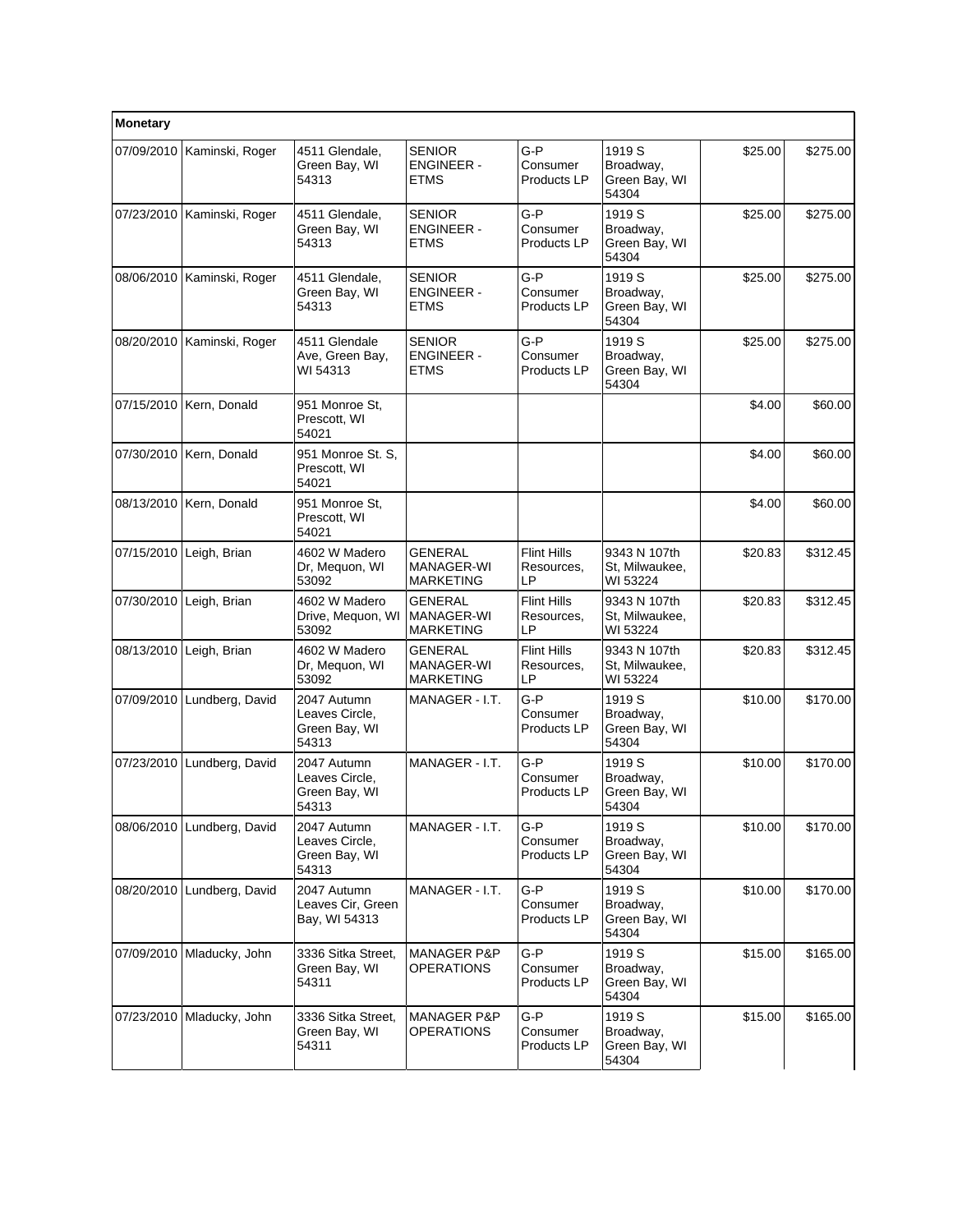| Monetary   |                              |                                                           |                                                                           |                                        |                                                   |         |          |
|------------|------------------------------|-----------------------------------------------------------|---------------------------------------------------------------------------|----------------------------------------|---------------------------------------------------|---------|----------|
| 08/06/2010 | Mladucky, John               | 3336 Sitka Street,<br>Green Bay, WI<br>54311              | <b>MANAGER P&amp;P</b><br>OPERATIONS                                      | $G-P$<br>Consumer<br>Products LP       | 1919 S<br>Broadway,<br>Green Bay, WI<br>54304     | \$15.00 | \$165.00 |
| 08/20/2010 | Mladucky, John               | 3336 Sitka St.<br>Green Bay, WI<br>54311                  | <b>MANAGER P&amp;P</b><br><b>OPERATIONS</b>                               | G-P<br>Consumer<br>Products LP         | 1919 S<br>Broadway,<br>Green Bay, WI<br>54304     | \$15.00 | \$165.00 |
| 07/15/2010 | Powell, Jeffrey              | W11141 452nd<br>Ave, Prescott, WI<br>54021                | <b>HEALTH &amp;</b><br><b>SAFETY</b><br><b>MANAGER</b>                    | <b>Flint Hills</b><br>Resources,<br>LP | 13775 Clark<br>Road.<br>Rosemount, MN<br>55068    | \$10.00 | \$150.00 |
|            | 07/30/2010   Powell, Jeffrey | W11141 452nd<br>Avenue, Prescott,<br>WI 54021             | <b>HEALTH &amp;</b><br><b>SAFETY</b><br><b>MANAGER</b>                    | <b>Flint Hills</b><br>Resources,<br>LP | 13775 Clark<br>Road,<br>Rosemount, MN<br>55068    | \$10.00 | \$150.00 |
| 08/13/2010 | Powell, Jeffrey              | W11141 452nd<br>Ave, Prescott, WI<br>54021                | <b>HEALTH &amp;</b><br><b>SAFETY</b><br><b>MANAGER</b>                    | <b>Flint Hills</b><br>Resources,<br>LP | 13775 Clark<br>Road.<br>Rosemount, MN<br>55068    | \$10.00 | \$150.00 |
| 07/15/2010 | Schoepke, Jeffrey            | 5511 Quarry Hill<br>Dr, Fitchburg, WI<br>53711            | <b>REGIONAL</b><br>MANAGER,<br><b>STATE</b><br>GOVERNMENT<br><b>AFFAI</b> | Koch Co<br>Public Sector,<br>LLC       | 10 E Doty St,<br>Ste 800,<br>Madison, WI<br>53703 | \$52.63 | \$526.30 |
| 07/30/2010 | Schoepke, Jeffrey            | 5511 Quarry Hill<br>Drive, Fitchburg,<br>WI 53711         | <b>REGIONAL</b><br>MANAGER,<br>STATE<br><b>GOVERNMENT</b><br><b>AFFAI</b> | Koch Co<br>Public Sector,<br>LLC       | 10 E Doty St.<br>Ste 800,<br>Madison, WI<br>53703 | \$52.63 | \$526.30 |
| 08/13/2010 | Schoepke, Jeffrey            | 5511 Quarry Hill<br>Dr, Fitchburg, WI<br>53711            | <b>REGIONAL</b><br>MANAGER,<br><b>STATE</b><br><b>GOVERNMENT</b><br>AFFAI | Koch Co<br>Public Sector,<br>LLC       | 10 E Doty St,<br>Ste 800,<br>Madison, WI<br>53703 | \$52.63 | \$526.30 |
| 07/09/2010 | Snider, Paul                 | 1899 Little Valley<br>Court, De Pere, WI<br>54115         | <b>VICE PRESIDENT</b><br>TRANSPORTATI<br>ON                               | Georgia-<br>Pacific LLC                | 1919 S<br>Broadway,<br>Green Bay, WI<br>54304     | \$23.81 | \$285.72 |
| 07/23/2010 | Snider, Paul                 | 1899 Little Valley<br>Court, De Pere, WI<br>54115         | <b>VICE PRESIDENT</b><br>TRANSPORTATI<br>ON                               | Georgia-<br>Pacific LLC                | 1919 S<br>Broadway,<br>Green Bay, WI<br>54304     | \$23.81 | \$285.72 |
| 08/06/2010 | Snider, Paul                 | 1899 Little Valley<br>Court, De Pere, WI<br>54115         | <b>VICE PRESIDENT</b><br>TRANSPORTATI<br>ON                               | Georgia-<br>Pacific LLC                | 1919 S<br>Broadway,<br>Green Bay, WI<br>54304     | \$23.81 | \$285.72 |
| 08/20/2010 | Snider, Paul                 | 1899 Little Valley<br>Ct, De Pere, WI<br>54115            | <b>VICE PRESIDENT</b><br>TRANSPORTATI<br><b>ON</b>                        | Georgia-<br>Pacific LLC                | 1919 S<br>Broadway,<br>Green Bay, WI<br>54304     | \$23.81 | \$285.72 |
| 07/09/2010 | Wolff, Kelly                 | 5784 Timber<br>Haven Road, Little<br>Suamico, WI<br>54141 | <b>VICE PRESIDENT</b><br><b>MANUFACTURIN</b><br>G                         | $G-P$<br>Consumer<br>Products LP       | 1919 S<br>Broadway,<br>Green Bay, WI<br>54304     | \$50.00 | \$850.00 |
| 07/23/2010 | Wolff, Kelly                 | 5784 Timber<br>Haven Road, Little<br>Suamico, WI<br>54141 | <b>VICE PRESIDENT</b><br><b>MANUFACTURIN</b><br>G                         | G-P<br>Consumer<br>Products LP         | 1919 S<br>Broadway,<br>Green Bay, WI<br>54304     | \$50.00 | \$850.00 |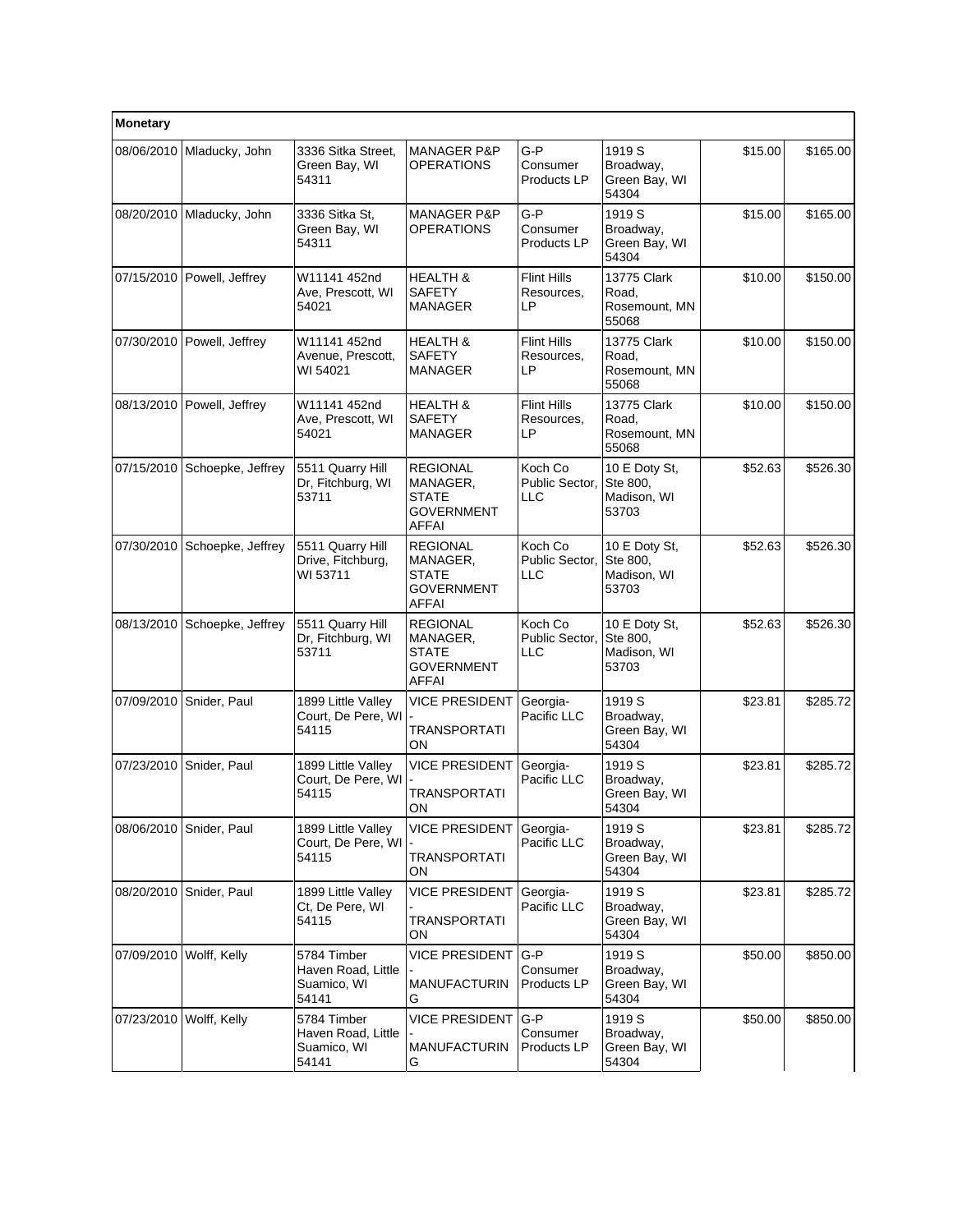| Monetary           |              |                                                           |                                                   |                                         |                                               |          |          |
|--------------------|--------------|-----------------------------------------------------------|---------------------------------------------------|-----------------------------------------|-----------------------------------------------|----------|----------|
| 08/06/2010         | Wolff, Kelly | 5784 Timber<br>Haven Road, Little<br>Suamico, WI<br>54141 | <b>VICE PRESIDENT</b><br><b>MANUFACTURIN</b><br>G | $G-P$<br>Consumer<br>Products LP        | 1919 S<br>Broadway,<br>Green Bay, WI<br>54304 | \$50.00  | \$850.00 |
| 08/20/2010         | Wolff, Kelly | 5784 Timber<br>Haven Dr, Little<br>Suamico, WI<br>54141   | <b>VICE PRESIDENT</b><br><b>MANUFACTURIN</b><br>G | $G-P$<br>Consumer<br><b>Products LP</b> | 1919 S<br>Broadway,<br>Green Bay, WI<br>54304 | \$50.00  | \$850.00 |
|                    |              |                                                           |                                                   |                                         | Sub Total                                     | \$860.12 |          |
|                    |              |                                                           |                                                   |                                         | <b>Total Unitemized Contributions</b>         | \$13.86  |          |
|                    |              |                                                           |                                                   |                                         | <b>Total Anonymous Contributions</b>          | \$0.00   |          |
| <b>Grand Total</b> |              |                                                           |                                                   |                                         |                                               | \$873.98 |          |
| Loan Forgiven (-): |              |                                                           |                                                   |                                         |                                               | \$0.00   |          |
|                    |              |                                                           |                                                   |                                         | <b>Total</b>                                  | \$873.98 |          |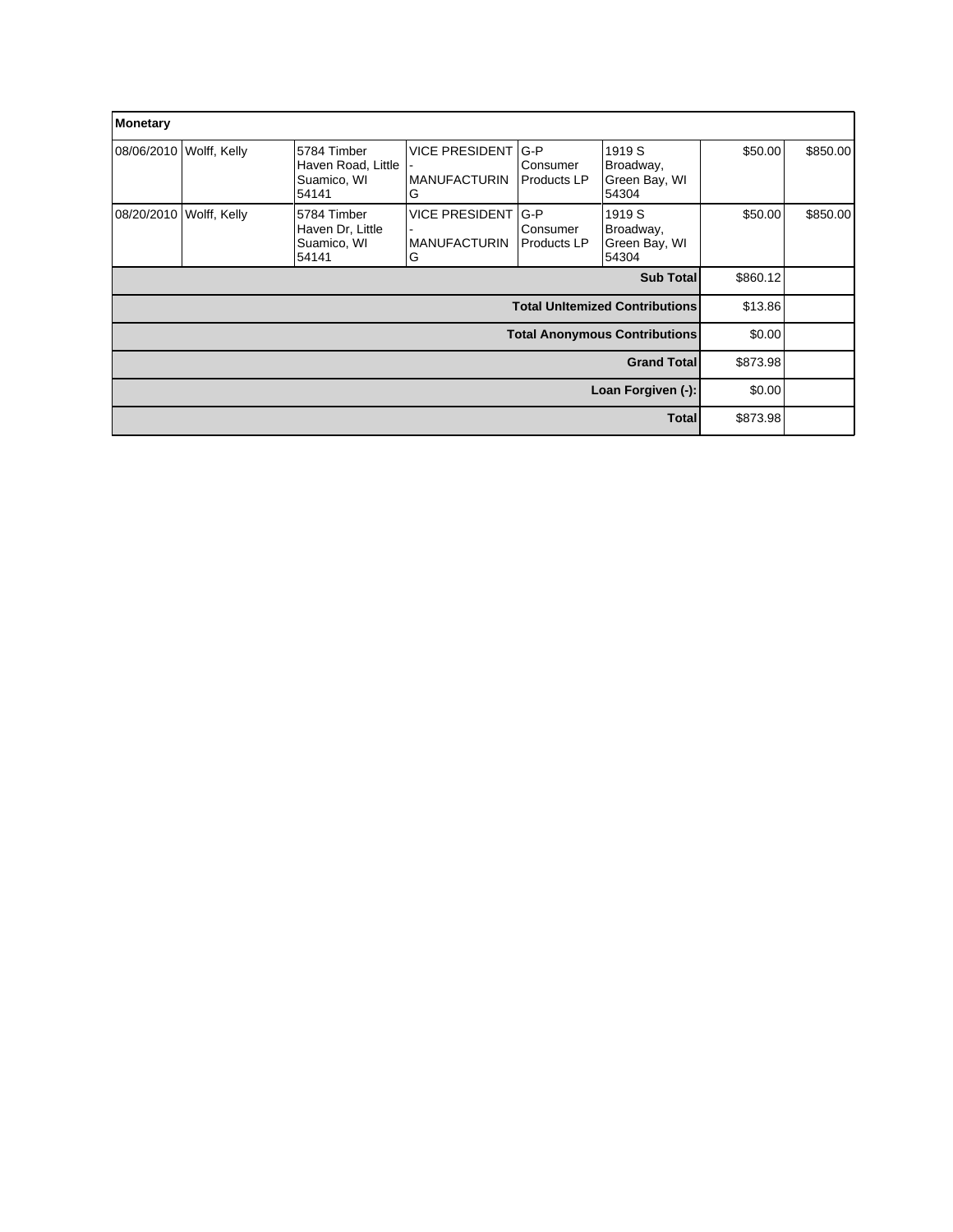## **SCHEDULE 1-B RECEIPTS Contributions from Committees (Transfers-In)**

| Date       | <b>Full Name</b>                      | <b>Address</b>                 | <b>Amount</b> | <b>YTD</b> |
|------------|---------------------------------------|--------------------------------|---------------|------------|
| Monetary   |                                       |                                |               |            |
| 07/07/2010 | Frds of Friske for Assembly           | N2998 CTH K, Merrill, WI 54452 | \$250.00      | \$250.00   |
|            | Comment(s): Org Contr 1/4/2010 - Void |                                |               |            |
|            |                                       | <b>Sub Total</b>               | \$250.00      |            |
|            |                                       | <b>Grand Total</b>             | \$250.00      |            |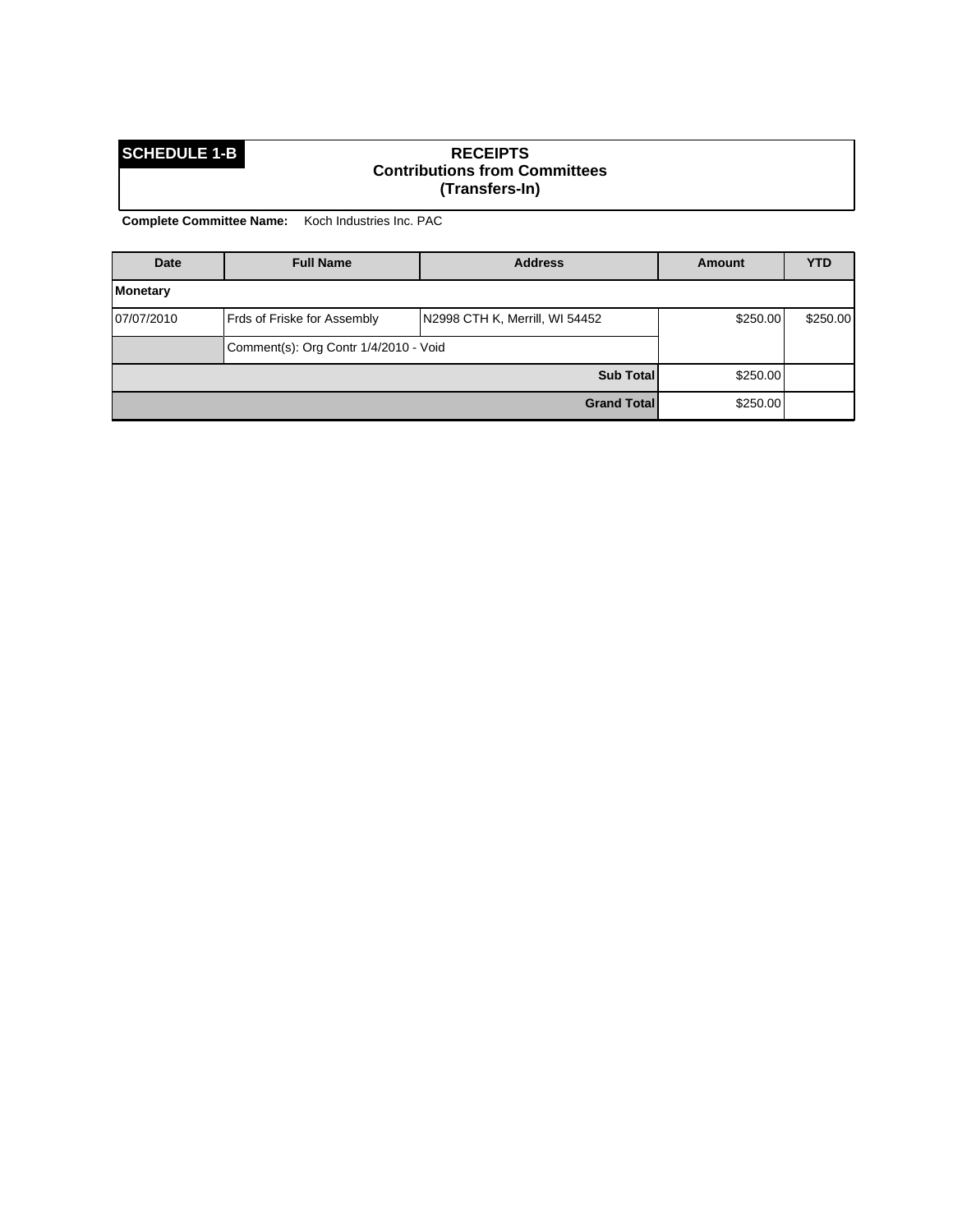## **SCHEDULE 1-C RECEIPTS Other Income and Commercial Loans**

| <b>Date</b>                  | <b>Full Name</b>         | <b>Address</b>                           | Amount   | YTD    |
|------------------------------|--------------------------|------------------------------------------|----------|--------|
| <b>Returned Contribution</b> |                          |                                          |          |        |
| 08/04/2010                   | Friends of Mike Sheridan | 828 Sentinel Drive, Janesville, WI 53546 | \$500.00 | \$0.00 |
|                              |                          | Totall                                   | \$500.00 |        |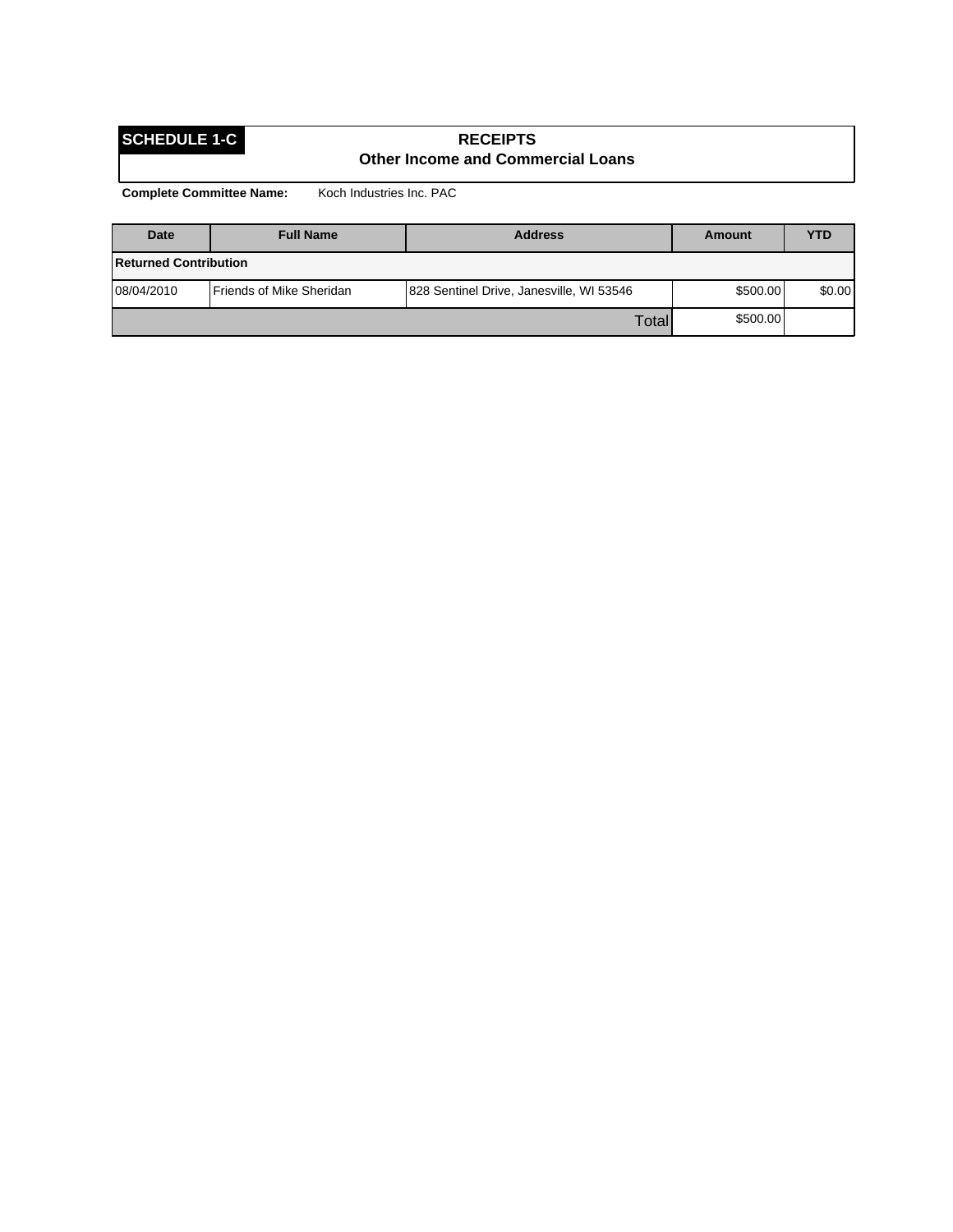## **SCHEDULE 2-A DISBURSEMENTS Gross Expenditures**

| <b>Date</b> | <b>Full Name</b>             | <b>Address</b> | <b>Vendor Name</b> | <b>Vendor</b><br><b>Address</b> | <b>Expense</b><br><b>Purpose</b> | Amount |
|-------------|------------------------------|----------------|--------------------|---------------------------------|----------------------------------|--------|
|             |                              |                |                    |                                 | <b>Grand Total</b>               | \$0.00 |
|             | \$0.00]<br>Non-Monetary (-): |                |                    |                                 |                                  |        |
|             |                              |                |                    |                                 | <b>Total</b>                     | \$0.00 |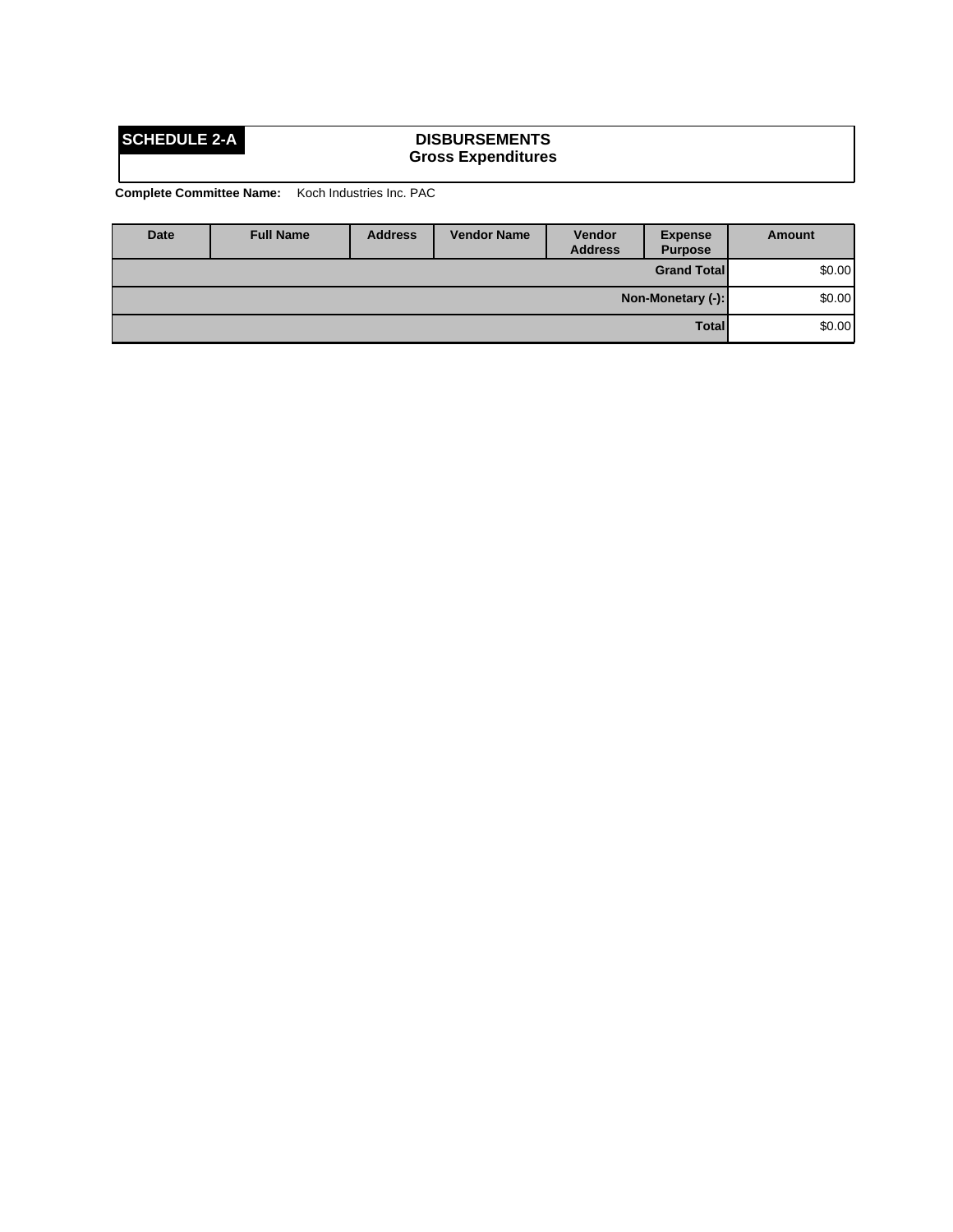### **SCHEDULE 2-B DISBURSEMENTS Contributions To Committees (Transfers-Out)**

| <b>Date</b>     | <b>Full Name</b>                     | <b>Vendor Name</b><br><b>Address</b><br><b>Vendor</b><br><b>Address</b> |  | <b>Amount</b>                     |             |
|-----------------|--------------------------------------|-------------------------------------------------------------------------|--|-----------------------------------|-------------|
| <b>Monetary</b> |                                      |                                                                         |  |                                   |             |
| 07/09/2010      | Friends of Scott Walker              | PO Box Box 100828,<br>Milwaukee, WI 53210                               |  |                                   | \$15,000.00 |
|                 | Comment(s): 2010 Primary             |                                                                         |  |                                   |             |
|                 |                                      |                                                                         |  | Sub Total                         | \$15,000.00 |
|                 | Contribution to Committee (Monetary) |                                                                         |  |                                   |             |
| 07/09/2010      | Jim Schmitt for Mayor                | 509 Spring Street,<br>Green Bay, WI 54301-<br>3632                      |  |                                   | \$500.00    |
|                 |                                      |                                                                         |  | Sub Total                         | \$500.00    |
|                 |                                      |                                                                         |  | <b>Grand Total</b>                | \$15,500.00 |
|                 |                                      |                                                                         |  | Non-Monetary (-):                 | \$0.00      |
|                 |                                      |                                                                         |  | Registrant In-Kind Sub Total (-): | \$0.00      |
|                 |                                      |                                                                         |  | <b>Total</b>                      | \$15,500.00 |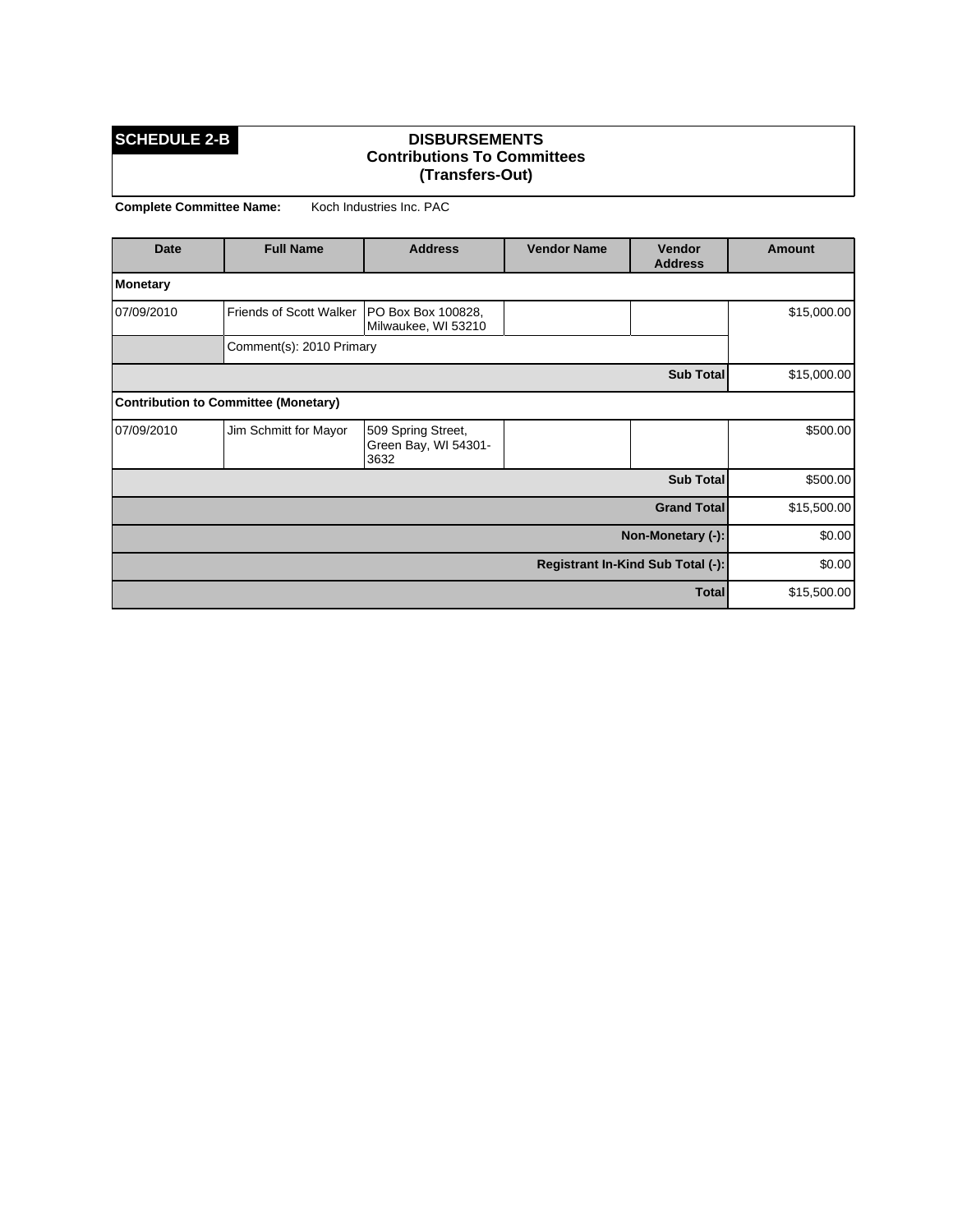# **SCHEDULE 3-A**

## **ADDITIONAL DISCLOSURE Incurred Obligations Excluding Loans**

**Complete Committee Name:** Koch Industries Inc. PAC

**Incurred Obligation Outstanding Amount:** \$0.00

| <b>Date</b> | <b>Full Name</b> | <b>Address</b>     | Amount             |
|-------------|------------------|--------------------|--------------------|
|             |                  | <b>Grand Total</b> | \$0.00]            |
| Date        |                  | <b>Full Name</b>   | <b>Amount Paid</b> |
|             |                  | <b>Grand Total</b> | \$0.00]            |